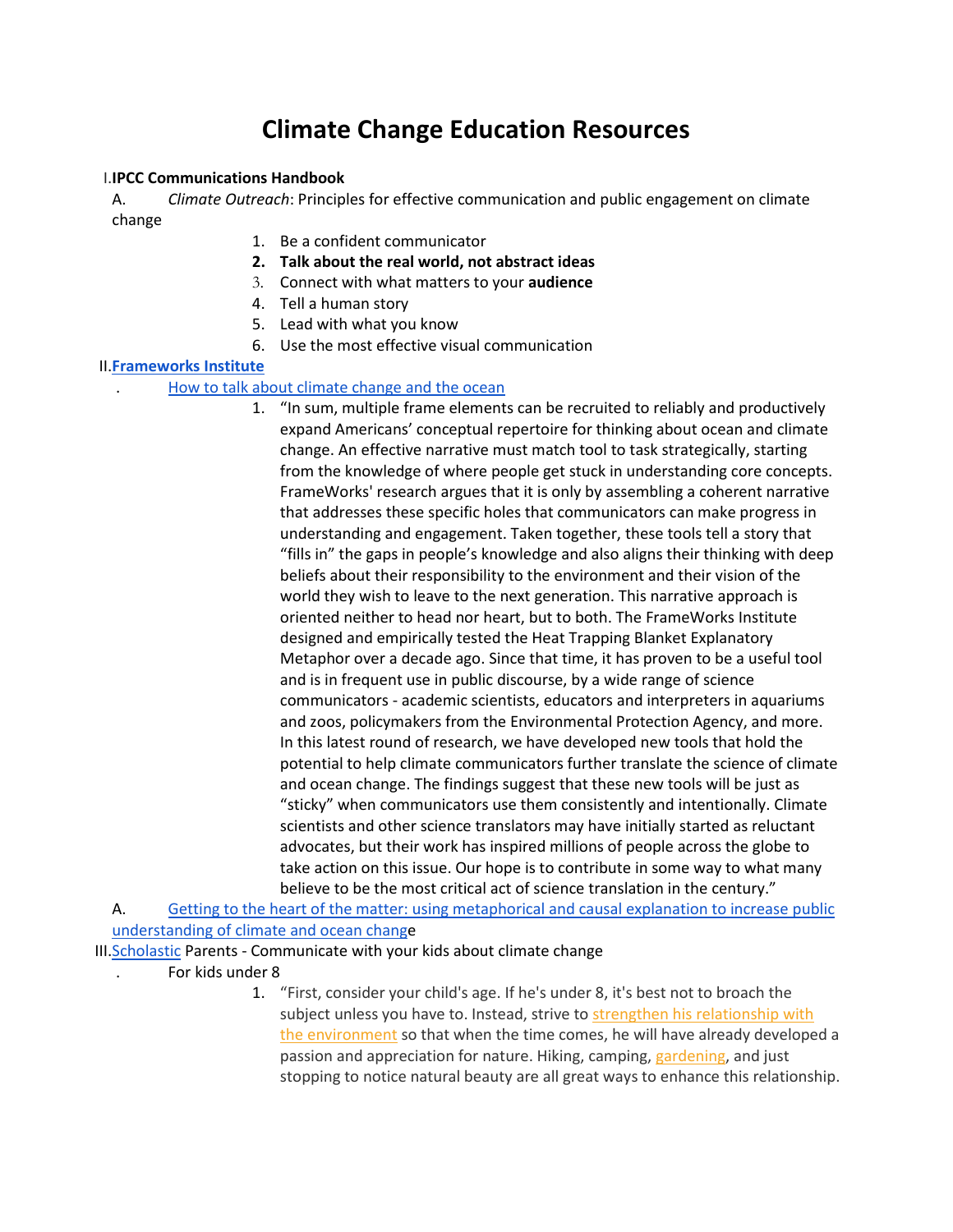Readin[g books](http://www.scholastic.com/parents/resources/book-list/science-nature/back-to-nature-books-independent-readers) about forests, oceans, plants, or animals are also great ways to foster a relationship between your child and the natural world.

2. If your youngster does ask you about global warming, respond with a short, reassuring answer. Stress that adults are working very hard to solve the problem. Unfortunately, one of the stigmas that accompanies climate change is that it is a burden that will be left to the next generation. But this burden is far too heavy for young children to wrap their minds around."

## A. For older children

- 1. "Now you can handle the topic a little differently. Kids in grades 3 through 8 begin to develop the ability to think abstractly about more complex topics. They are ready to learn about current events, includin[g global warming.](http://www.scholastic.com/parents/resources/tip/daily-tips/read-down-to-earth-guide-to-global-warming-home) More importantly, kids of this age are very likely to pick up both accurate *and* inaccurate information from peers and even teachers. So create opportunities to talk with your child about what she knows and doesn't know about global warming. Answer questions to the best of your ability, but admit defeat when you don't know something (then do some research together). This will encourage your kids to do the same in the future, and help them learn how to seek out answers.
- 2. Watch TV news shows or read print coverage aloud to each other. This can help you weigh your child's reactions to the issue. Is she bored with the scientific jargon? Scared of what will happen to the earth? Or excited to get involved and start making a difference? Your child might grasp the problem and say, "I want to help!" Fantastic! You've just created a budding environmentalist, and the world certainly needs them. Encourage this enthusiasm along with optimism, emphasizing the fact that it is not too late to save the planet. You might discuss careers that help the environment (such as forest resource officer, hydrologist, geologist, agricultural technologist, biofuels engineer, solar sales representative, wind development associate, atmospheric scientist, meteorologist)."

### IV.Mashable - [How to talk to kids about climate change without scaring them](https://mashable.com/article/climate-change-talking-to-kids/)

- . Help them develop an appreciation for the environment before explaining climate change
	- **1.** "Stacie Paxton Cobos, senior vice president for communications and marketing a[t The Climate Reality Project,](https://www.climaterealityproject.org/whoweare) a nonprofit organization founded b[y Al Gore,](https://mashable.com/category/al-gore/) says parents should first help their children develop an appreciation of the natural world before trying to explain climate change.
	- **2.** That can mean watching a nature documentary, visiting a wildlife center or natural history museum, or introducing a child to natural habitats like a creek, beach, or forest. Such experiences gives kids a sense of why taking care of the earth is important, which ultimately helps them grasp the stakes of climate change — and care about preventing it."

a. "Cobos, a parent of two children under the age of five, uses everyday opportunities like watering flowers, visiting the farmers' market, and walking instead of driving to help her kids understand different aspects of nature and conservation.

b. Emily Edmonds-Langham, manager of elementary education at the [American Museum of](https://www.amnh.org/)  [Natural History](https://www.amnh.org/) in New York City, says parents should pay close attention to their child's interest in the natural world. If they're fascinated by birds they see walking home from school, try learning more about that species and how your family can help them thrive.

c. "It's about running with your child's interest ... rather than overwhelming them with all of the issues around climate change," she says.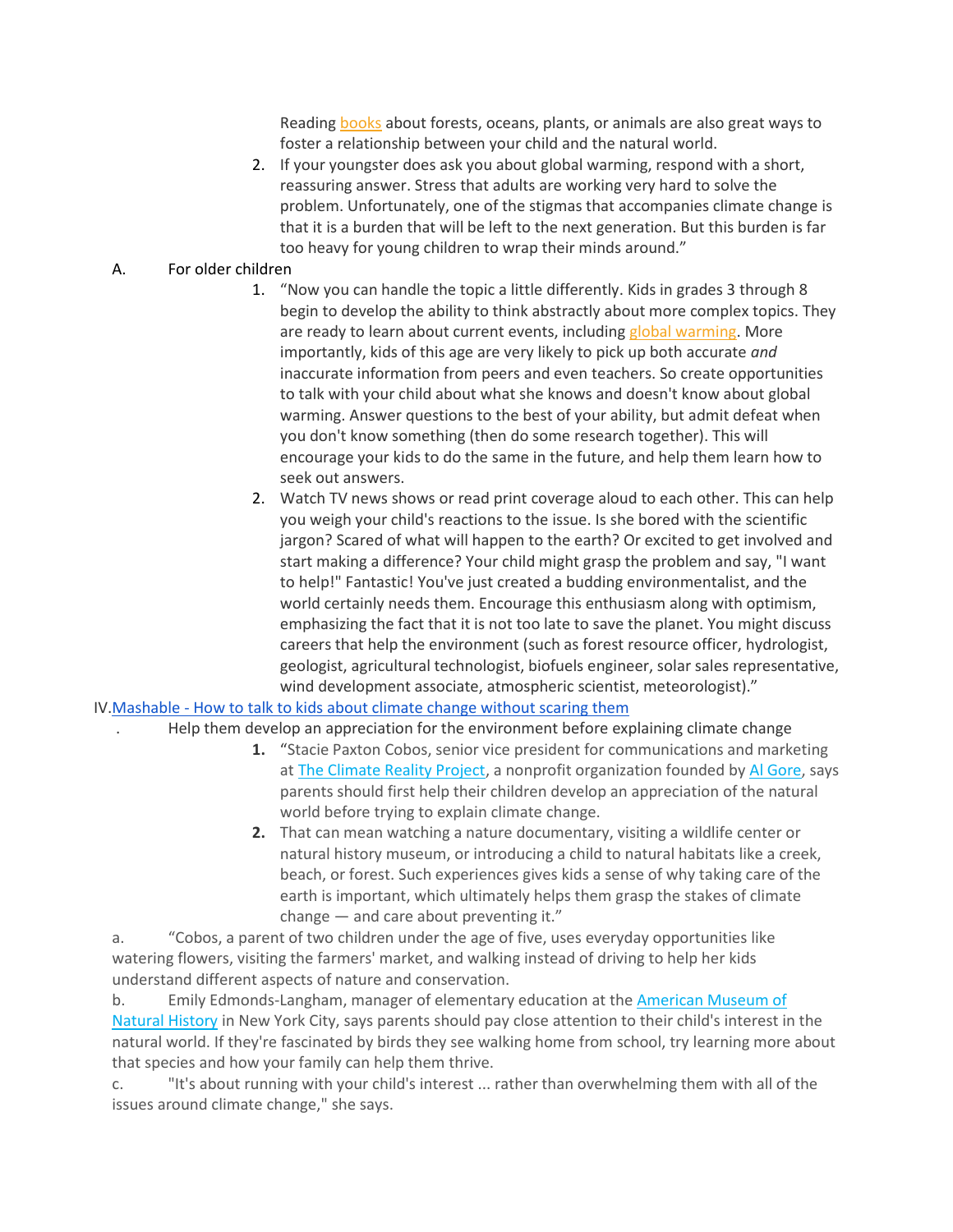d. Edmonds-Langham also recommends modeling and explaining household choices focused on conservation (think recycling, avoiding unnecessary plastic products, and selecting food items that produce less greenhouse gases). When you connect such activities to protecting the planet and its resources, children develop a deeper understanding of how human behavior can affect the earth." A. Explaining the science

> 1. "Michael Mann, a distinguished professor of atmospheric science at Penn State, says adults often make two mistakes when it comes to discussing climate change with kids: They assume it's too difficult a concept for them to grasp and believe that they're not in a position to do anything about it."

# B. Focus on solutions and skills

- **1.** "By the time children reach the first or second grade, parents can try having more complex discussions about the causes of climate change and the effects of global warming, provided they use simplified or relatable language.
- **2.** Edmonds-Langham says elementary school-age children who participate in the museum's classes and educational programming most often want to know how to help. By fourth grade, kids can understand why climate change threatens habitats and animals, and that human activity is to blame.
- **3.** "I think one of the things we try to stress is success stories and trying to be action-oriented," she says. "We want to empower them to make steps toward advocacy."
- **4.** Parents can help children focus on making a positive impact, no matter how small[. NASA's Climate Kids](https://climatekids.nasa.gov/how-to-help/) site offers practical suggestions for children, including planting their own fruits and vegetables, turning off lights when they're not needed, and drinking tap water instead of bottled water. Parents can also share inspiring stories o[f youth activists](https://mashable.com/article/climate-change-young-activists/) working to stop climate change.
- **5.** Empowerment can also come via education. Third graders at the museum, for example, spent some of their time in a yearlong class learning about the difference between climate and weather and developing the basic skills to understand data collection. That included hearing about the types of evidence climate scientists collect or measure, like ice cores, tree rings, and other visible or tangible examples of how climate has changed over the millennia.
- **6.** Learning why climate and weather aren't the same is critical for children (and their parents), particularly given that some falsely insist extreme weather events — a blizzard in April, a heat wave in October — mean climate change isn't real.
- **7.** Evan Rothstein, an earth and planetary science educator at the American Museum of Natural history, frequently works with middle school children and says they tend to question whether the conclusions of climate science are true. They want to know if polar ice caps are really melting or if the ocean is becoming more acidic.
- **8.** Rothstein cautions against giving yes or no answers to such questions but instead teaching children the critical thinking skills to read, analyze, and assess various claims they might encounter. The goal is to help adolescents in that developmental stage have an informed conversation.
- **9.** Regardless of a child's age, parents should avoid emphasizing fear or helplessness when they talk about climate change.
- **10.** "The trick is honesty," says Rothstein. "You have to find that balance between freaking them out and explaining the changing world they're living in."